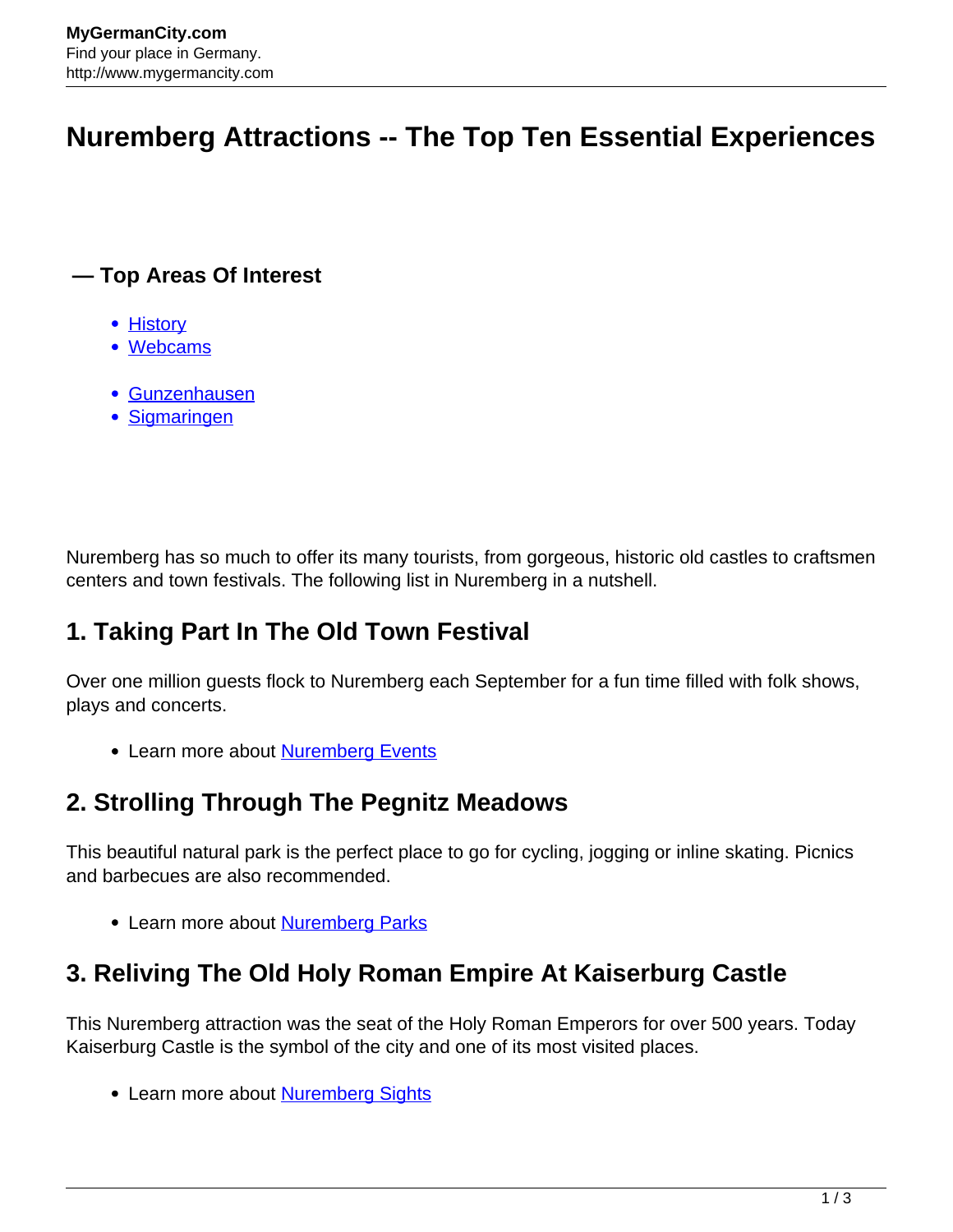### **4. Witnessing The Tucher Knight Games**

Nuremberg is steeped in history and the Tucher Knight Games gives you a chance to see this history come alive. Check out this summertime medieval fair for jousting tournaments and other Middle Age fun.

• Learn more about [Nuremberg Events](http://www.mygermancity.com/nuremberg-events)

#### **5. Munching On Rostbratwurst And Gingerbread**

Nuremberg sausages are famous throughout the world and are even protected by EU law. Gingerbread is another tasty treat that is synonymous with the city. Don't leave until you have sampled a bit of each.

• Learn more about [Nuremberg Restaurants](http://www.mygermancity.com/nuremberg-restaurants)

### **6. Rooting For FC Nürnberg At The easyCredit-Stadion**

Affectionately called Der Club, the FC Nürnberg are the successful and popular local soccer team. For maximum excitement, try to catch one of their games against their chief rivals, FC Bayern München.

• Learn more about [Nuremberg Sports](http://www.mygermancity.com/nuremberg-sports)

#### **7. Taking In Nuremberg's Unique Nightlife Scene**

Whether you're in the mood for a tapas-style Mediterranean bar or a Euro-chic dance hall, there's a club or bar here to suit your tastes.

• Learn more about [Nuremberg Nightlife](http://www.mygermancity.com/nuremberg-nightlife)

#### **8. Visiting The Handwerkerhof**

The Handwerkerhof is the craftsmen center of Nuremberg where you'll find leather, handcrafted dolls, pewter items, glass engravings and other beautiful handmade items.

• Learn more about [Nuremberg Shopping](http://www.mygermancity.com/nuremberg-shopping)

#### **9. Exploring German Culture At The Germanic National Museum**